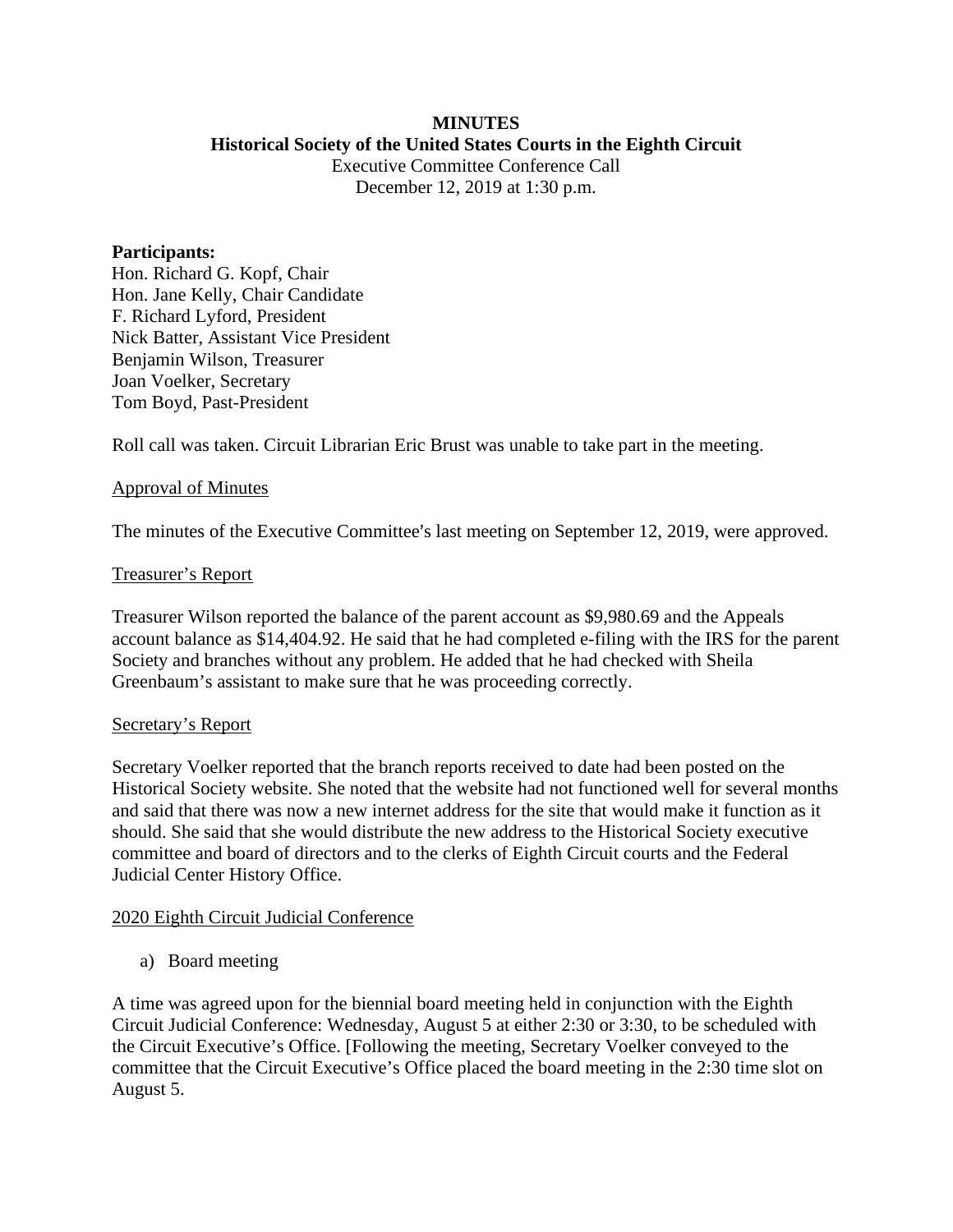# b) Displays

Ms. Voelker shared that Judge Smith Camp had reserved the ABA's traveling display, "100 Years After the 19th Amendment: Their Legacy, and Our Future" and that the U.S. Courts Library was planning to use digital kiosks for displays. President Lyford suggested having a display of recent historical publications, similar to the last conference.

# Election of Officers

As successors for the positions of treasurer and chair had previously been identified, the committee turned to the other two positions that have expressed an interest in stepping down after many years of excellent service: president and vice president. Candidates were not identified at this time. Chair Judge Kopf suggested that President Lyford continue for one more term, and Mr. Lyford said that he would consider it.

# Branch Regulations

Discussion turned to the project to update the branch regulations to reflect de facto branch operation and to comply with parent legal documents. In order to simplify this endeavor, Chair Judge Kopf and Assistant Vice President Nick Batter drafted a revision to the Society's Articles of Incorporation making them broad enough to allow the branches maximum structural flexibility and drafted a revision to the parent Bylaws conforming them to those ideas. It was noted that while the branches would be given this wide flexibility in drafting revisions to their regulations, the board will still have veto power in that any proposed revisions would need to be approved by the board.

The drafted revisions to the Articles of Incorporation and Bylaws had been shared with the committee via email prior to the meeting, and the committee agreed with the proposed revisions. It was discussed that redlined versions would be prepared for the board's consideration at the meeting in August and that the notice deadline for the board meeting was 30 days prior to the meeting date. Judge Kopf asked Ms. Voelker to contact him closer to the date regarding how to share the revisions.

Judge Kopf also asked Mr. Wilson if one of the corporate attorneys at his firm could file the amended Articles of Incorporation with the Missouri Secretary of State. It was noted that Secretary Voelker would need to sign the filing and that Treasurer Wilson would need to write a check for the filing fee.

## Circuit Oral Histories

The topic then turned to the project to carry out oral history interviews of the Eighth Circuit's court of appeals judges who have taken senior status or will reach the age of 70 by 2021.

# *Judge Michael J. Melloy (Cedar Rapids, Iowa) – Senior Status*

Mr. Lyford reported that he had seen Judge Melloy at a function and that Judge Melloy indicated he was willing to have his oral history done.